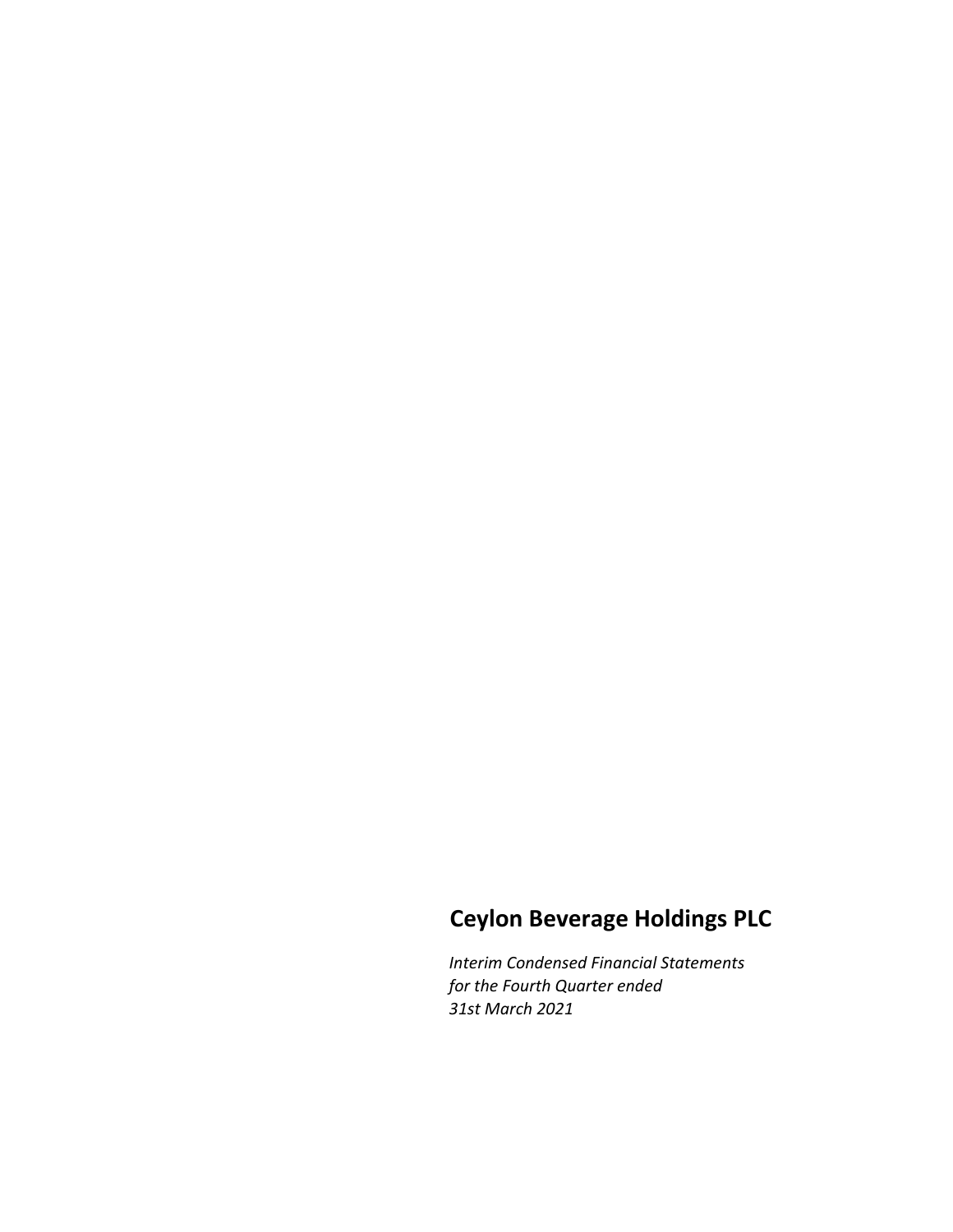The Group concluded the last quarter of the year on a successful note with significant increases in both revenue and profitability compared to the corresponding quarter of the previous year. However, it must be borne in mind that the Country was under COVID related curfew during the final 10 days of the fourth quarter of last year. As shareholders are aware, the final half of March is a peak sales period for the Group in the run up to the traditional new year period & the curfew last year depressed performance significantly. Thus, the growth achieved during the current quarter is off a lower base.

The Group concluded the financial year with marginally better revenues and profitability when compared to the previous year. As shareholders are aware, the Country was under COVID related curfew during the first 45 days of the financial year & this had a significant negative impact on both sales and profitability. Similarly, lockdowns in parts of the country during the 3rd quarter of the financial year also had a negative impact on performance. Considering these factors, the overall performance for the year is satisfactory.

Special mention must be made of the Group's export performance reaching across 25 countries. Export revenue & profits grew by 23% & 113% respectively over the previous year, a commendable performance considering a world locked down by a pandemic.

The financial year ahead will likely be challenging not just for Your Group but also for the private sector and for the Country. The Covid pandemic remains & the economic fallout therefrom – particularly arising out of currency volatility & import restrictions – is likely to be felt in the months ahead. The slowdown in tourism will also impact the economy. How these translate in to consumer purchasing patterns will determine the performance of the Group in the on-going financial year. Whilst the year ahead will be unpredictable, the Group retains its strong fundamentals – the iconic Lion & Carlsberg brands, a benchmark route to market system, world class manufacturing technology, a triple A rated balance sheet and a talented & competitive team – and is geared to face whatever challenges that may come its way. In the short term however, the operations of the Group continue, in adherence to strict safety protocols compelled by the Covid 19 pandemic.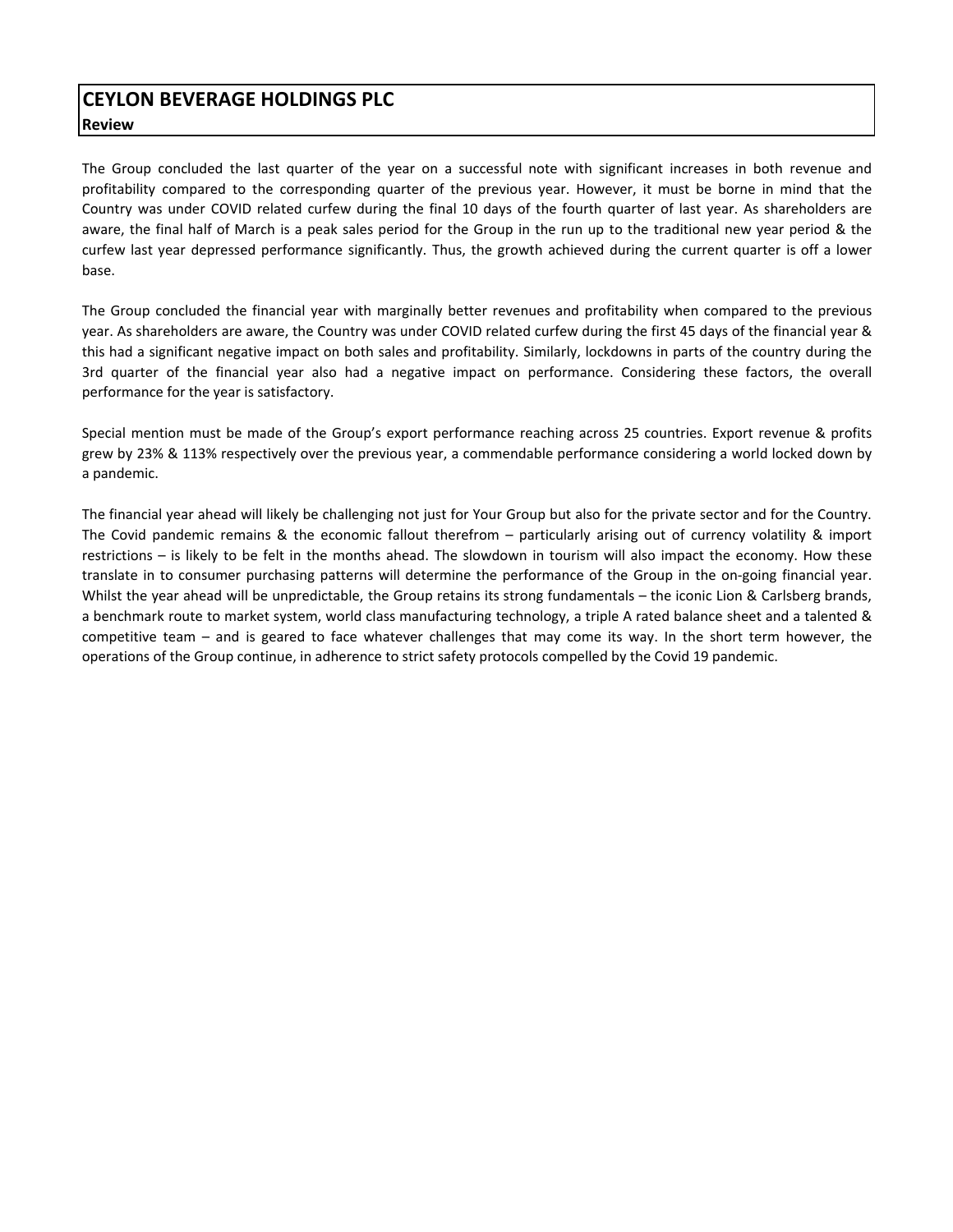# CEYLON BEVERAGE HOLDINGS PLC BOARD OF DIRECTORS AS AT 31ST MARCH 2021

Mr. D. A. Cabraal (Chairman) Mr. H. Selvanathan (Deputy Chairman) Mr. M. Selvanathan (Director / Alternate Director to Mr. H. Selvanathan) Mr. S. K. Shah (Chief Executive Officer) Mr. D. C. R. Gunawardena Mr. R. H. Meewakkala (Chief Executive Officer - Designate w.e.f. 01/07/2020) Mr. S. Clini Mrs. S. J. F. Evans (appointed w.e.f. 01/10/2020)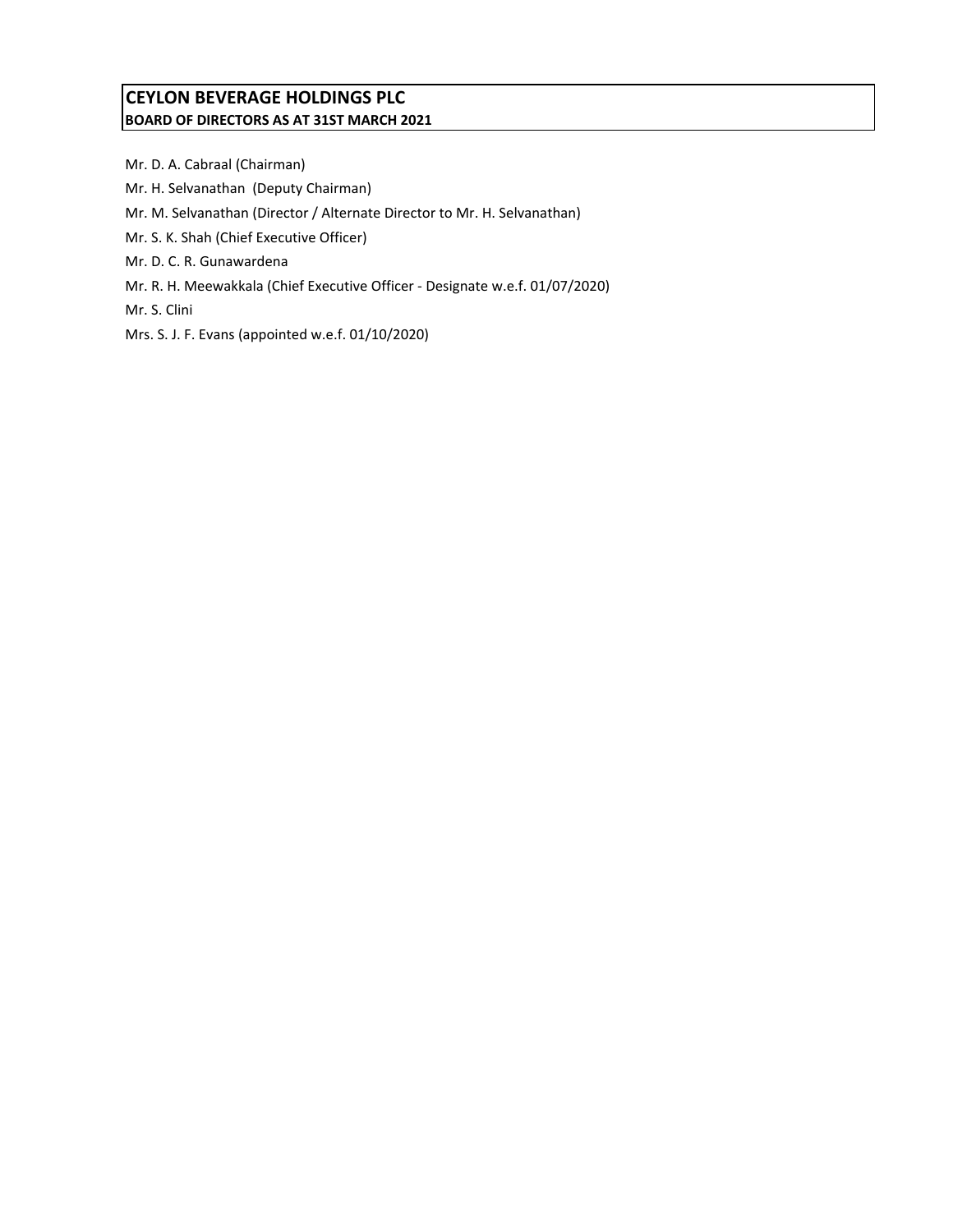| <b>CEYLON BEVERAGE HOLDINGS PLC</b>                  |                        |                        |                        |                        |  |  |  |
|------------------------------------------------------|------------------------|------------------------|------------------------|------------------------|--|--|--|
| STATEMENT OF FINANCIAL POSITION                      |                        |                        |                        |                        |  |  |  |
|                                                      | Company                |                        | Group                  |                        |  |  |  |
| As at                                                | <b>31st March 2021</b> | <b>31st March 2020</b> | <b>31st March 2021</b> | <b>31st March 2020</b> |  |  |  |
| In Rs.'000s                                          |                        | (Audited)              |                        | (Audited)              |  |  |  |
|                                                      |                        |                        |                        |                        |  |  |  |
| <b>ASSETS</b>                                        |                        |                        |                        |                        |  |  |  |
| <b>Non-Current Assets</b>                            |                        |                        |                        |                        |  |  |  |
| Property, plant & equipment                          |                        | 155                    | 18,869,754             | 19,221,050             |  |  |  |
| <b>Investments Properties</b>                        | 486,870                | 486,870                | 486,870                | 486,870                |  |  |  |
| Right of use assets                                  |                        |                        | 239,149                | 304,355                |  |  |  |
| Intangible assets                                    |                        |                        | 1,289,652              | 1,706,873              |  |  |  |
| Deferred taxation                                    |                        |                        | 23,860                 | 8,691                  |  |  |  |
| Investments in subsidiaries                          | 1,964,272              | 1,964,272              |                        |                        |  |  |  |
| <b>Total Non-Current Assets</b>                      | 2,451,142              | 2,451,297              | 20,909,285             | 21,727,839             |  |  |  |
|                                                      |                        |                        |                        |                        |  |  |  |
| <b>Current Assets</b>                                |                        |                        |                        |                        |  |  |  |
| Inventories                                          |                        |                        | 3,721,062              | 3,043,692              |  |  |  |
| Trade & other receivables                            | 621                    | 18,261                 | 1,796,923              | 1,881,002              |  |  |  |
| Amounts due from related companies                   | 119,875                | 98,909                 |                        | 6,500                  |  |  |  |
| <b>Current Taxation</b>                              |                        |                        | 2,477                  | 2,477                  |  |  |  |
| Cash and cash equivalents                            | 8,858                  | 6,179                  | 9,701,006              | 13,367,260             |  |  |  |
| <b>Total Current Assets</b>                          | 129,354                | 123,349                | 15,221,468             | 18,300,931             |  |  |  |
| <b>Total Assets</b>                                  | 2,580,496              | 2,574,646              | 36,130,753             | 40,028,770             |  |  |  |
|                                                      |                        |                        |                        |                        |  |  |  |
| <b>EQUITY AND LIABILITIES</b>                        |                        |                        |                        |                        |  |  |  |
| Equity                                               |                        |                        |                        |                        |  |  |  |
|                                                      |                        |                        |                        |                        |  |  |  |
| Stated capital                                       | 533,384                | 533,384                | 533,384                | 533,384                |  |  |  |
| Capital reserves                                     | 19,924                 | 19,924                 | 735,712                | 735,712                |  |  |  |
| Revenue reserves                                     | 1,394,436              | 1,318,235              | 7,290,140              | 6,321,790              |  |  |  |
| Equity Attributable To Equity Holders of the Company | 1,947,744              | 1,871,543              | 8,559,236              | 7,590,886              |  |  |  |
| Non controlling interest                             |                        |                        | 8,104,994              | 7,230,325              |  |  |  |
| <b>Total Equity</b>                                  | 1,947,744              | 1,871,543              | 16,664,230             | 14,821,211             |  |  |  |
|                                                      |                        |                        |                        |                        |  |  |  |
| <b>Non Current Liabilities</b>                       |                        |                        |                        |                        |  |  |  |
| Loans and borrowings                                 |                        | 25,000                 | 3,497,060              | 2,658,041              |  |  |  |
| Lease creditor                                       |                        |                        | 218,088                | 274,532                |  |  |  |
| <b>Employee benefits</b>                             |                        |                        | 243,171                | 207,333                |  |  |  |
| Net deferred tax liabilities                         | 15,561                 | 15,561                 | 5,106,714              | 5,134,844              |  |  |  |
| <b>Total Non- Current Liabilities</b>                | 15,561                 | 40,561                 | 9,065,033              | 8,274,750              |  |  |  |
|                                                      |                        |                        |                        |                        |  |  |  |
| <b>Current Liabilities</b>                           |                        |                        |                        |                        |  |  |  |
| Trade and other payables                             | 13,046                 | 15,471                 | 1,998,428              | 1,780,350              |  |  |  |
| Amounts due to related companies                     | 378,151                | 501,460                | 122,828                | 107,748                |  |  |  |
| Refundable deposits                                  |                        |                        | 1,900,393              | 1,715,620              |  |  |  |
| <b>Tax liabilities</b>                               | 28,084                 | 15,587                 | 2,414,089              | 104,398                |  |  |  |
| Loans and borrowings                                 | 25,063                 | 30,213                 | 1,893,727              | 9,988,456              |  |  |  |
| Lease creditor                                       |                        |                        | 57,233                 | 50,532                 |  |  |  |
| Bank overdraft                                       | 172,847                | 99,811                 | 2,014,792              | 3,185,705              |  |  |  |
| <b>Total Current Liabilities</b>                     | 617,191                | 662,542                | 10,401,490             | 16,932,809             |  |  |  |
| <b>Total Liabilities</b>                             | 632,752                | 703,103                | 19,466,523             | 25,207,559             |  |  |  |
| <b>Total Equity and Liabilities</b>                  | 2,580,496              | 2,574,646              | 36,130,753             | 40,028,770             |  |  |  |
|                                                      |                        |                        |                        |                        |  |  |  |
| Net assets per ordinary share (Rs.)                  | 92.80                  | 89.17                  | 407.82                 | 361.68                 |  |  |  |
|                                                      |                        |                        |                        |                        |  |  |  |

The above figures are provisional and subject to audit.

I certify that the above Financial Statements comply with the requirements of Companies Act No.07 of 2007.

(Sgd.) D.R.P. Goonetilleke Head of Finance

The Board of Directors is responsible for the preparation and presentation of these Financial Statements. Approved and signed on behalf of the Managers Approved and signed on behalf of the Board

(Sgd.) (Sgd.) (Sgd.) v. S. Wijesinghe M.Selvanathan S.K. Shah S.K. Shah S.K. Shah S.K. Shah S.K. Shah S.K. Shah S.K. Shah S.K. Shah Director Director Director Carsons Management Services (Private) Ltd. 07th May 2021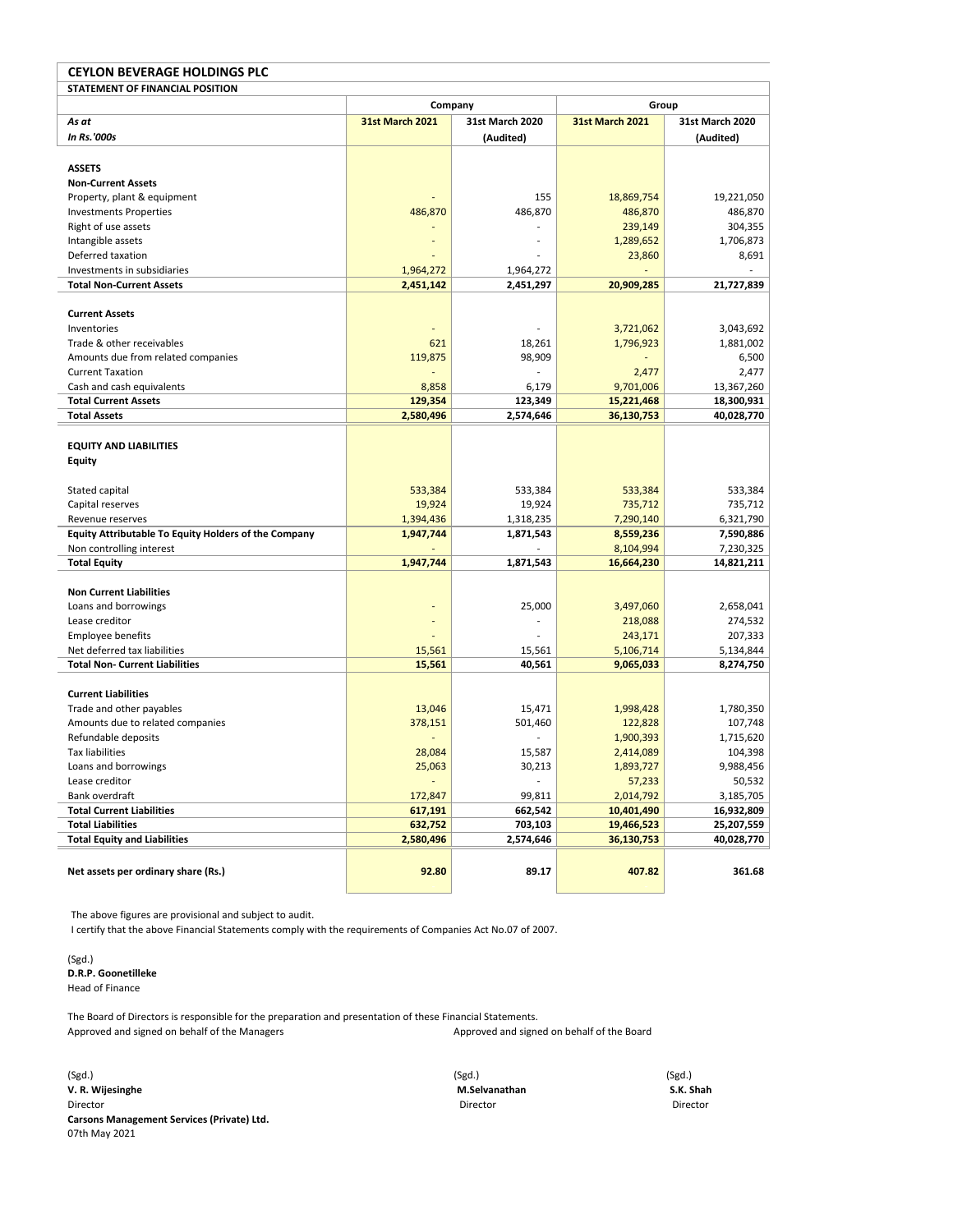STATEMENT OF PROFIT OR LOSS AND OTHER COMPREHENSIVE INCOME - COMPANY

|                                                         | <b>Quarter Ended</b> |            | <b>Year Ended</b>        |           |           |        |
|---------------------------------------------------------|----------------------|------------|--------------------------|-----------|-----------|--------|
|                                                         | 31-Mar-21            | 31-Mar-20  | Change                   | 31-Mar-21 | 31-Mar-20 | Change |
| In Rs.'000s                                             |                      | (Restated) | %                        |           | (Audited) | $\%$   |
|                                                         |                      |            |                          |           |           |        |
| Revenue                                                 | 48,045               | 40,361     | 19                       | 494,525   | 375,031   | 32     |
| Cost of Sales                                           |                      |            | $\overline{\phantom{a}}$ |           |           |        |
| <b>Gross Profit</b>                                     | 48,045               | 40,361     | 19                       | 494,525   | 375,031   | 32     |
| Net gains arising from changes in investment properties |                      | 155,609    | ۰.                       |           | 155,609   |        |
|                                                         | 48,045               | 195,970    | (75)                     | 494,525   | 530,640   | (7)    |
| Administrative Expenses                                 | (3,863)              | (3,658)    | 6                        | (21,944)  | (14, 816) | 48     |
| <b>Profit/(Loss) from Operations</b>                    | 44,182               | 192,312    | (77)                     | 472,581   | 515,824   | (8)    |
| Finance Income                                          | 1,605                | 2,011      |                          | 7,020     | 7,514     | (6.57) |
| Finance Costs                                           | (8, 435)             | (15, 770)  | (47)                     | (39, 100) | (71, 552) | (45)   |
| <b>Net Finance Costs</b>                                | (6, 830)             | (13,759)   | (50)                     | (32,080)  | (64, 038) | (50)   |
| <b>Profit/(Loss) Before Taxation</b>                    | 37,352               | 178,553    | (79)                     | 440,501   | 451,786   | (2)    |
| Income Tax                                              | (10,018)             | (16, 443)  | (39)                     | (77, 750) | (44, 922) | 73     |
| Deferred taxation                                       |                      | (15, 561)  |                          |           | (15, 561) |        |
| <b>Profit/(Loss) After Taxation</b>                     | 27,334               | 146,549    | (81)                     | 362,751   | 391,303   | (7)    |
|                                                         |                      |            |                          |           |           |        |
| Earnings per Ordinary Share (Rs.)                       | 1.30                 | 6.98       |                          | 17.28     | 18.64     |        |

The above figures are provisional and subject to audit. Figures in brackets indicate deductions.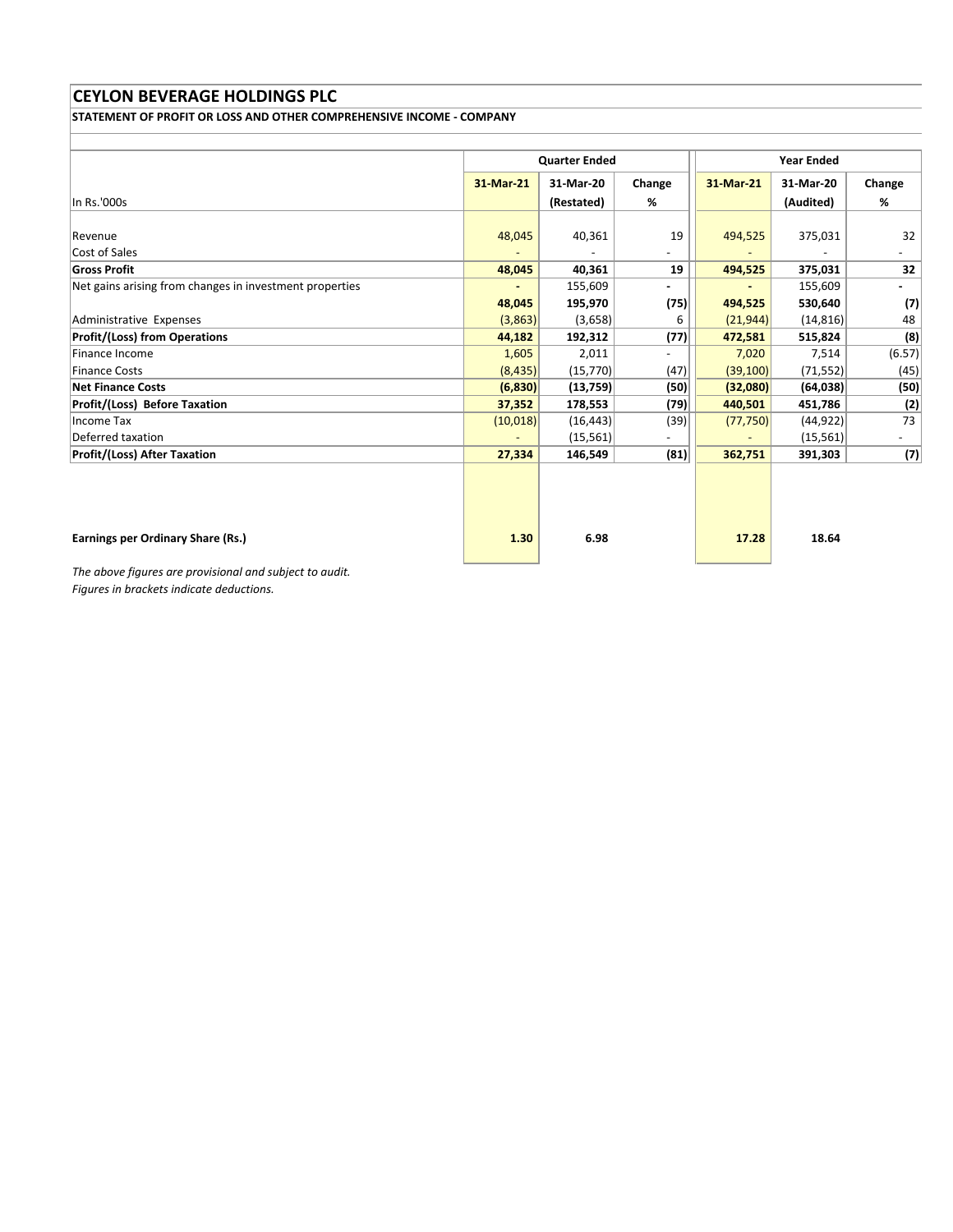STATEMENT OF PROFIT OR LOSS AND OTHER COMPREHENSIVE INCOME - GROUP

|                                                             | <b>Quarter Ended</b> |              |                          |                              | <b>Year Ended</b> |                          |  |
|-------------------------------------------------------------|----------------------|--------------|--------------------------|------------------------------|-------------------|--------------------------|--|
|                                                             | 31-Mar-21            | 31-Mar-20    | Change                   | 31-Mar-21                    | 31-Mar-20         | Change                   |  |
| In Rs.'000s                                                 |                      | (Restated)   | %                        |                              | (Audited)         | %                        |  |
|                                                             |                      |              |                          |                              |                   |                          |  |
| Revenue                                                     | 15,146,065           | 12,438,862   | 22                       | 51,172,154                   | 49,215,361        | 4                        |  |
| Cost of Sales                                               | (11, 817, 698)       | (10,085,357) | 17                       | (40, 665, 744)               | (38, 202, 972)    | 6                        |  |
| <b>Gross Profit</b>                                         | 3,328,367            | 2,353,505    | 41                       | 10,506,410                   | 11,012,389        | (5)                      |  |
| Net gains arising from changes in investment properties     |                      | 155,609      |                          |                              | 155,609           |                          |  |
| Other Income                                                | 243,138              | 21,504       | 1,031                    | 343,869                      | 153,337           | 124                      |  |
|                                                             | 3,571,505            | 2,530,618    | 41                       | 10,850,279                   | 11,321,335        | (4)                      |  |
| <b>Distribution Expenses</b>                                | (879, 346)           | (774, 364)   | 14                       | (2,907,551)                  | (3,021,787)       | (4)                      |  |
| Administrative Expenses                                     | (627, 436)           | (456, 723)   | 37                       | (1,898,861)                  | (1,780,647)       | $\overline{7}$           |  |
| <b>Other Expenses</b>                                       | (361, 963)           | (89,056)     | 306                      | (722,065)                    | (545,086)         | 32                       |  |
| Impairment of intangible assets                             | (449,084)            | (202, 133)   | $\sim$                   | (449,084)                    | (740, 315)        | $\sim$                   |  |
| <b>Profit/(Loss) Before Finance Cost</b>                    | 1,253,676            | 1,008,342    | 24                       | 4,872,718                    | 5,233,500         | (7)                      |  |
| Finance Income                                              | 117,086              | 199,767      | (41)                     | 664,193                      | 950,905           | (30)                     |  |
| <b>Finance Costs</b>                                        | (193, 714)           | (375, 752)   | (48)                     | (1, 252, 404)                | (1,690,165)       | (26)                     |  |
| <b>Net Finance Costs</b>                                    | (76, 628)            | (175, 985)   | (56)                     | (588, 211)                   | (739, 260)        | (20)                     |  |
| <b>Profit Before Taxation</b>                               | 1,177,048            | 832,357      | 41                       | 4,284,507                    | 4,494,240         | (5)                      |  |
| Income tax                                                  | (655,080)            | (88, 625)    | 639                      | (1,893,757)                  | (1,824,379)       | 4                        |  |
| Deferred taxation                                           | 20,684               | (88, 291)    | (123)                    | 43,747                       | 146,402           | (70)                     |  |
| <b>Profit After Taxation</b>                                | 542,652              | 655,441      | (17)                     | 2,434,497                    | 2,816,263         | (14)                     |  |
| <b>Other Comprehensive Income</b>                           |                      |              |                          |                              |                   |                          |  |
| Items that will never be reclassified to profit or loss     |                      |              |                          |                              |                   |                          |  |
| Remeasurement of employee benefit obligation                | 1,119                | 11,545       |                          | 1,119                        | 11,545            |                          |  |
| Deferred tax adjustment                                     | (447)                | (4,618)      |                          | (447)                        | (4,618)           |                          |  |
| Revaluation gain on land & buildings                        |                      | 560,472      |                          | $\qquad \qquad \blacksquare$ | 560,472           | $\overline{\phantom{a}}$ |  |
| Deferred tax adjustment on revaluation of lands & buildings |                      | (278, 767)   | $\overline{\phantom{a}}$ |                              | (278, 767)        | $\overline{\phantom{a}}$ |  |
| <b>Total Other Comprehensive Income</b>                     | 672                  | 288,632      | $\overline{\phantom{a}}$ | 672                          | 288,632           | $\overline{\phantom{a}}$ |  |
| <b>Total Comprehensive Income</b>                           | 543,324              | 944,073      | (42)                     | 2,435,169                    | 3,104,895         | (22)                     |  |
|                                                             |                      |              |                          |                              |                   |                          |  |
|                                                             |                      |              |                          |                              |                   |                          |  |
| <b>Profit Attributable to</b>                               |                      |              |                          |                              |                   |                          |  |
| - Equity Holders of the Company                             | 290,449              | 393,992      | (26)                     | 1,254,549                    | 1,473,471         | (15)                     |  |
| - Non - controlling interest                                | 252,203              | 261,449      | (4)                      | 1,179,948                    | 1,342,792         | (12)                     |  |
| <b>Profit Available for Appropriation</b>                   | 542,652              | 655,441      | (17)                     | 2,434,497                    | 2,816,263         | (14)                     |  |
|                                                             |                      |              |                          |                              |                   |                          |  |
| <b>Total Comprehensive Income Attributable to</b>           |                      |              |                          |                              |                   |                          |  |
| - Equity Holders of the Company                             | 290,800              | 544,802      | (47)                     | 1,254,900                    | 1,624,281         | (23)                     |  |
| - Non - controlling interest                                | 252,524              | 399,271      | (37)                     | 1,180,269                    | 1,480,614         | (20)                     |  |
| <b>Profit Available for Appropriation</b>                   | 543,324              | 944,073      | (42)                     | 2,435,169                    | 3,104,895         | (22)                     |  |
| <b>Earnings per Ordinary Share (Rs.)</b>                    | 13.84                | 18.77        |                          | 59.77                        | 70.21             |                          |  |

The above figures are provisional and subject to audit.

Figures in brackets indicate deductions.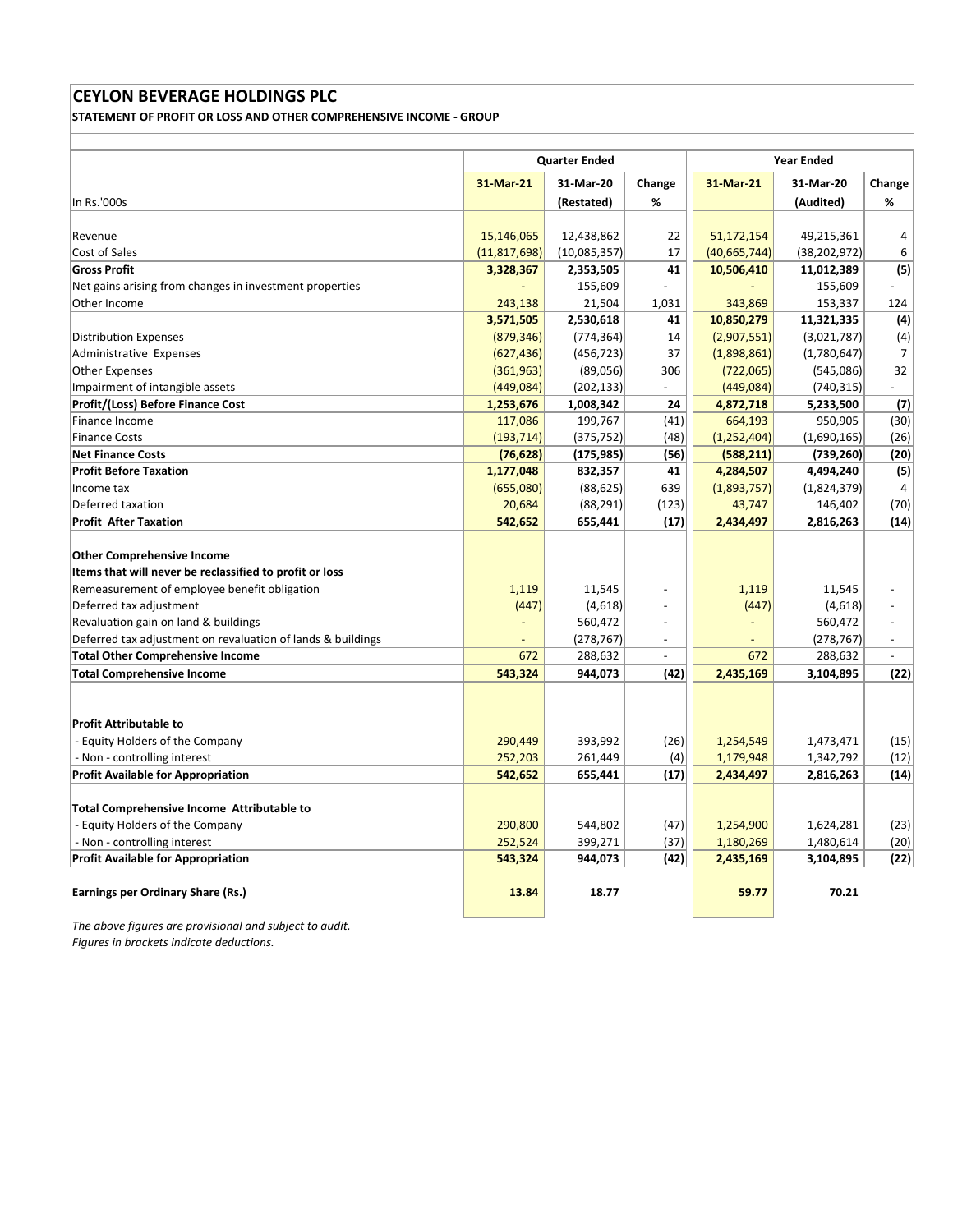#### STATEMENTS OF CHANGES IN EQUITY

| <b>STATEMENTS OF CHANGES IN EQUITY</b>                                                              |                                              |                        |                                   |                                              |                                                     |                         |                                 |                         |
|-----------------------------------------------------------------------------------------------------|----------------------------------------------|------------------------|-----------------------------------|----------------------------------------------|-----------------------------------------------------|-------------------------|---------------------------------|-------------------------|
| In Rs.'000s                                                                                         | Attributable to Equity Holders of the Parent |                        |                                   |                                              |                                                     |                         | Non-                            | <b>Total Equity</b>     |
|                                                                                                     | <b>Stated Capital</b>                        | Revaluation<br>Reserve | General<br><b>Capital Reserve</b> | <b>Revenue reserves</b><br><b>Fair Value</b> | <b>Revenue reserves</b><br><b>Retained Earnings</b> | Total                   | Controlling<br><b>Interests</b> |                         |
| <b>COMPANY</b>                                                                                      |                                              |                        |                                   |                                              |                                                     |                         |                                 |                         |
| Balance as at 1st April 2019                                                                        | 533,384                                      | 14,148                 | 5,776                             | 316,972                                      | 814,947                                             | 1,685,227               |                                 | 1,685,227               |
| <b>Total Comprehensive Income</b>                                                                   |                                              |                        |                                   |                                              |                                                     |                         |                                 |                         |
| Profit for the period                                                                               |                                              |                        |                                   | 140,048                                      | 251,255                                             | 391,303                 |                                 | 391,303                 |
| Total Comprehensive Loss for the period                                                             | ÷.                                           | ÷                      | ÷.                                | 140,048                                      | 251,255                                             | 391,303                 | ÷.                              | 391,303                 |
|                                                                                                     |                                              |                        |                                   |                                              |                                                     |                         |                                 |                         |
| Transactions with owners, recorded directly in equity                                               |                                              |                        |                                   |                                              |                                                     |                         |                                 |                         |
| contribution by and distribution to owners                                                          |                                              |                        |                                   |                                              |                                                     |                         |                                 |                         |
| Forfeiture of unclaimed dividends (1997-2012)                                                       |                                              |                        |                                   |                                              | 4,894                                               | 4,894                   |                                 | 4,894                   |
| Dividends                                                                                           |                                              |                        |                                   |                                              | (209, 881)                                          | (209, 881)              |                                 | (209, 881)              |
| Balance as at 31st March 2020                                                                       | 533,384                                      | 14,148                 | 5,776                             | 457,020                                      | 861,215                                             | 1,871,543               | $\sim$                          | 1,871,543               |
|                                                                                                     |                                              |                        |                                   |                                              |                                                     |                         |                                 |                         |
| Balance as at 1st April 2020                                                                        | 533,384                                      | 14,148                 | 5,776                             | 457,020                                      | 861,215                                             | 1,871,543               |                                 | 1,871,543               |
| <b>Total Comprehensive Income</b>                                                                   |                                              |                        |                                   |                                              |                                                     |                         |                                 |                         |
| Profit for the period                                                                               |                                              |                        |                                   |                                              | 362,751                                             | 362,751                 |                                 | 362,751                 |
| Total Comprehensive Income for the period                                                           | L.                                           | ä,                     | ÷.                                | ÷.                                           | 362,751                                             | 362,751                 | ÷.                              | 362,751                 |
| Transactions with owners, recorded directly in equity                                               |                                              |                        |                                   |                                              |                                                     |                         |                                 |                         |
| contribution by and distribution to owners                                                          |                                              |                        |                                   |                                              |                                                     |                         |                                 |                         |
| Forfeiture of unclaimed dividends (2013-2014)                                                       |                                              |                        |                                   |                                              | 987                                                 | 987                     |                                 | 987                     |
| Dividends<br>Balance as at 31st March 2021                                                          | 533,384                                      | 14,148                 | 5,776                             | 457,020                                      | (287, 537)<br>937,416                               | (287, 537)<br>1,947,744 | $\sim$                          | (287, 537)<br>1,947,744 |
|                                                                                                     |                                              |                        |                                   |                                              |                                                     |                         |                                 |                         |
| <b>GROUP</b>                                                                                        |                                              |                        |                                   |                                              |                                                     |                         |                                 |                         |
| Balance as at 1st April 2019                                                                        | 533,384                                      | 582,745                | 5,776                             | 316,972                                      | 4,732,129                                           | 6,171,006               | 5,978,375                       | 12,149,381              |
| <b>Total Comprehensive Income</b>                                                                   |                                              |                        |                                   |                                              |                                                     |                         |                                 |                         |
| Profit for the period                                                                               |                                              | ÷.                     |                                   | 140,048                                      | 1,333,423                                           | 1,473,471               | 1,342,792                       | 2,816,263               |
| Other comprehensive Income for the period                                                           |                                              | 147,191                |                                   |                                              | 3,619                                               | 150,810                 | 137,822                         | 288,632                 |
| Total Comprehensive Income for the period                                                           |                                              | 147,191                | ä,                                | 140,048                                      | 1,337,042                                           | 1,624,281               | 1,480,614                       | 3,104,895               |
| Transactions with owners, recorded directly in equity                                               |                                              |                        |                                   |                                              |                                                     |                         |                                 |                         |
| contribution by and distribution to owners                                                          |                                              |                        |                                   |                                              |                                                     |                         |                                 |                         |
| Forfeiture of unclaimed dividends (1997-2012)                                                       |                                              |                        |                                   |                                              | 5,480                                               | 5,480                   | 536                             | 6,016                   |
| Dividends                                                                                           |                                              |                        |                                   |                                              | (209, 881)                                          | (209, 881)              | (229, 200)                      | (439, 081)              |
| Balance as at 31st March 2020                                                                       | 533,384                                      | 729,936                | 5,776                             | 457,020                                      | 5,864,770                                           | 7,590,886               | 7,230,325                       | 14,821,211              |
|                                                                                                     |                                              |                        |                                   |                                              |                                                     |                         |                                 |                         |
| Balance as at 1st April 2020                                                                        | 533,384                                      | 729,936                | 5,776                             | 457,020                                      | 5,864,770                                           | 7,590,886               | 7,230,325                       | 14,821,211              |
| <b>Total Comprehensive Income</b>                                                                   |                                              |                        |                                   |                                              |                                                     |                         |                                 |                         |
| Profit/(Loss) for the period                                                                        |                                              |                        |                                   |                                              | 1,254,549                                           | 1,254,549               | 1,179,948                       | 2,434,497               |
| Other comprehensive income for the period                                                           |                                              | ÷                      | ÷                                 | ÷.                                           | 351                                                 | 351                     | 321                             | 672                     |
| Total Comprehensive Income for the period                                                           |                                              |                        |                                   |                                              | 1,254,900                                           | 1,254,900               | 1,180,269                       | 2,435,169               |
| Transactions with owners, recorded directly in equity<br>contribution by and distribution to owners |                                              |                        |                                   |                                              |                                                     |                         |                                 |                         |
| Forfeiture of unclaimed dividends (2013-2014)                                                       |                                              |                        |                                   |                                              | 987                                                 | 987                     |                                 | 987                     |
| Dividends                                                                                           |                                              |                        |                                   |                                              | (287, 537)                                          | (287, 537)              | (305, 600)                      | (593, 137)              |
| Balance as at 31st March 2021                                                                       | 533,384                                      | 729,936                | 5,776                             | 457,020                                      | 6,833,120                                           | 8,559,236               | 8,104,994                       | 16,664,230              |
|                                                                                                     |                                              |                        |                                   |                                              |                                                     |                         |                                 |                         |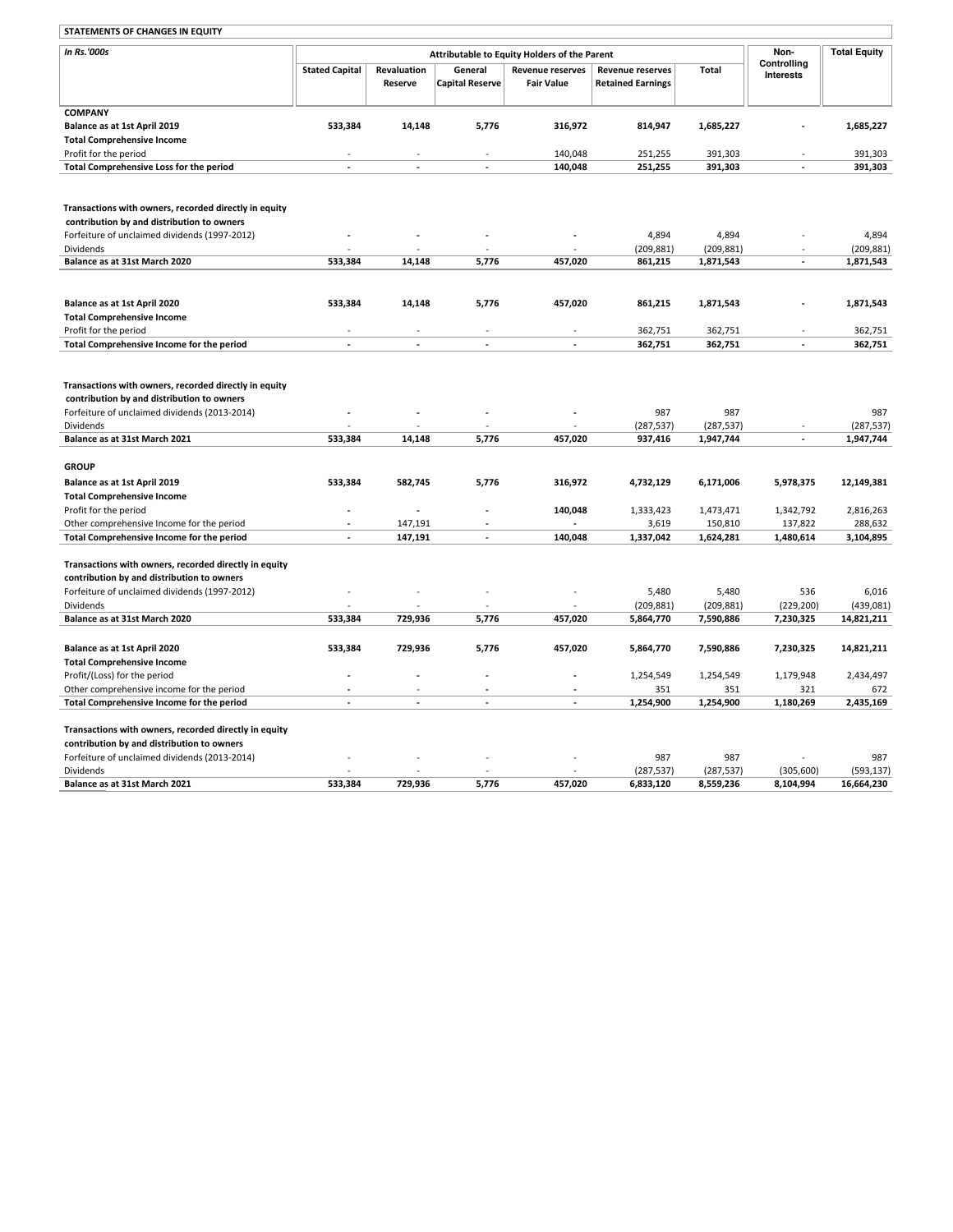# STATEMENT OF CASH FLOWS

|                                                                      |                                   |            | Group          |               |  |  |
|----------------------------------------------------------------------|-----------------------------------|------------|----------------|---------------|--|--|
| For the period ended                                                 | Company<br>31-Mar-21<br>31-Mar-20 |            | 31-Mar-21      | 31-Mar-20     |  |  |
| <b>In Rs.'000s</b>                                                   |                                   | (Audited)  |                | (Audited)     |  |  |
| <b>Cash Flows From Operating Activities</b>                          |                                   |            |                |               |  |  |
| Profit/(Loss) before taxation                                        | 440,501                           | 451,786    | 4,284,507      | 4,494,240     |  |  |
| Adjustments for:                                                     |                                   |            |                |               |  |  |
| Finance expenses                                                     | 39,100                            | 71,552     | 1,252,404      | 1,709,786     |  |  |
| Depreciation on Right of use assets                                  |                                   |            | 77,793         | 69,116        |  |  |
| Lease Asset - De Recognition                                         |                                   |            | (4, 194)       |               |  |  |
| Depreciation on property, plant & equipment                          | 155                               | 232        | 1,319,131      | 1,233,239     |  |  |
| Amortisation of intangible assets                                    |                                   |            | 7,436          | 4,850         |  |  |
| Net Inventory provisions/(reversals)                                 |                                   |            | (3, 354)       | 38,847        |  |  |
| Provision for retirement benefit obligations                         |                                   |            | 43,030         | 40,826        |  |  |
| Impairment of property plant & equipment                             |                                   |            | 160,258        | 4,729         |  |  |
| Loss on disposal of returnable containers                            |                                   |            |                | 132,443       |  |  |
| Impairment of Intangible Assets                                      |                                   |            | 449,084        | 740,315       |  |  |
| Finance income                                                       | (7,020)                           | (7, 514)   | (664, 193)     | (950, 905)    |  |  |
| Net gain arising from changes in fair value of investment properties |                                   | (155, 609) |                | (155, 609)    |  |  |
| Loss on disposal of property, plant & equipment                      |                                   |            | 17,649         | (19, 246)     |  |  |
| <b>ESC Write Off</b>                                                 |                                   |            | 30,670         |               |  |  |
| Deposit liability write back                                         |                                   |            | (168,072)      |               |  |  |
| Lease interest                                                       |                                   |            | 48,298         | 37,567        |  |  |
| Unrealised exchange loss/(gain)                                      |                                   |            | 308            | (13, 455)     |  |  |
| Operating cash flow before working capital changes                   | 472,736                           | 360,447    | 6,850,755      | 7,366,743     |  |  |
| (Increase)/decrease in inventories                                   |                                   |            | (674, 016)     | (569, 544)    |  |  |
| (Increase)/decrease in trade & other receivables                     | 17,640                            | 4,195      | 53,410         | 464,701       |  |  |
| (Increase)/decrease in amounts due from related companies            | (13, 946)                         | (55, 316)  | 6,500          | (6,500)       |  |  |
| Increase/(decrease) in amounts due to related companies              | (149, 043)                        | (144, 835) | 15,080         | (7, 197)      |  |  |
| Increase/(decrease) in tax payables                                  |                                   | (2,428)    | 1,784,046      | (1,802,196)   |  |  |
| Increase/(decrease) in trade & other payables                        | (1,588)                           | (1, 593)   | 218,078        | 429,980       |  |  |
|                                                                      |                                   |            |                |               |  |  |
| Cash generated from operations                                       | 325,799                           | 160,470    | 8,253,853      | 5,875,987     |  |  |
| Finance expenses                                                     | (13, 366)                         | (13, 844)  | (1, 178, 119)  | (1,558,103)   |  |  |
| Tax paid                                                             | (65, 253)                         | (46, 932)  | (1,368,102)    | (2,327,810)   |  |  |
| Retirement benefits paid                                             |                                   |            | (6,073)        | (26,006)      |  |  |
| Net cash generated from operating activities                         | 247,180                           | 99,694     | 5,701,559      | 1,964,068     |  |  |
| <b>Cash Flows from Investing Activities</b>                          |                                   |            |                |               |  |  |
| Purchase and construction of property, plant & equipment             |                                   |            | (1, 171, 293)  | (1,889,651)   |  |  |
| Purchase of intangible assets                                        |                                   |            | (27, 196)      | (5,746)       |  |  |
| Proceeds from sale of property, plant & equipment                    |                                   |            |                | 37,351        |  |  |
| Agent deposits received                                              |                                   |            | 366,291        | 259,396       |  |  |
| Interest received                                                    |                                   |            | 664,193        | 950,902       |  |  |
| Investment in subsidiaries                                           |                                   | (200,000)  |                |               |  |  |
| Net cash generated from/(used in) investing activities               |                                   | (200,000)  | (168,005)      | (647, 748)    |  |  |
| <b>Cash Flows from Financing Activities</b>                          |                                   |            |                |               |  |  |
| Proceeds from loans & borrowings                                     |                                   |            | 3,000,000      | 4,373,249     |  |  |
| Repayment of loans & borrowings                                      | (30,000)                          | (30,000)   | (10, 330, 300) | (1,622,619)   |  |  |
| Repayment of debentures                                              |                                   |            |                | (2,000,000)   |  |  |
| Lease payments                                                       |                                   |            | (106, 435)     | (85, 974)     |  |  |
| Forfeiture of unclaimed dividends (2013-2014)                        | 987                               | 4,895      | 987            | 6,017         |  |  |
| Dividends paid net of tax                                            | (288, 524)                        | (210, 825) | (593, 147)     | (474,199)     |  |  |
| Net cash generated from/(used in) financing activities               | (317, 537)                        | (235, 930) | (8,028,895)    | 196,474       |  |  |
| Net increase/(decrease) in cash & cash equivalents                   | (70, 357)                         | (336, 236) | (2,495,341)    | 1,512,794     |  |  |
|                                                                      |                                   |            |                |               |  |  |
| Cash & cash equivalents at the beginning of the year                 | (93, 632)                         | 242,604    | 10,181,555     | 8,668,761     |  |  |
| Cash & cash equivalents at the end of the year                       | (163,989)                         | (93, 632)  | 7,686,214      | 10,181,555    |  |  |
| <b>Analysis of Cash and Cash Equivalents</b>                         |                                   |            |                |               |  |  |
| Cash and cash equivalents                                            | 8,858                             | 6,179      | 9,701,006      | 13,367,260    |  |  |
| Bank overdraft                                                       | (172, 847)                        | (99, 811)  | (2,014,792)    | (3, 185, 705) |  |  |
|                                                                      | (163,989)                         | (93, 632)  | 7,686,214      | 10,181,555    |  |  |
|                                                                      |                                   |            |                |               |  |  |
|                                                                      |                                   |            |                |               |  |  |
|                                                                      |                                   |            |                |               |  |  |

Figures in brackets indicate deductions.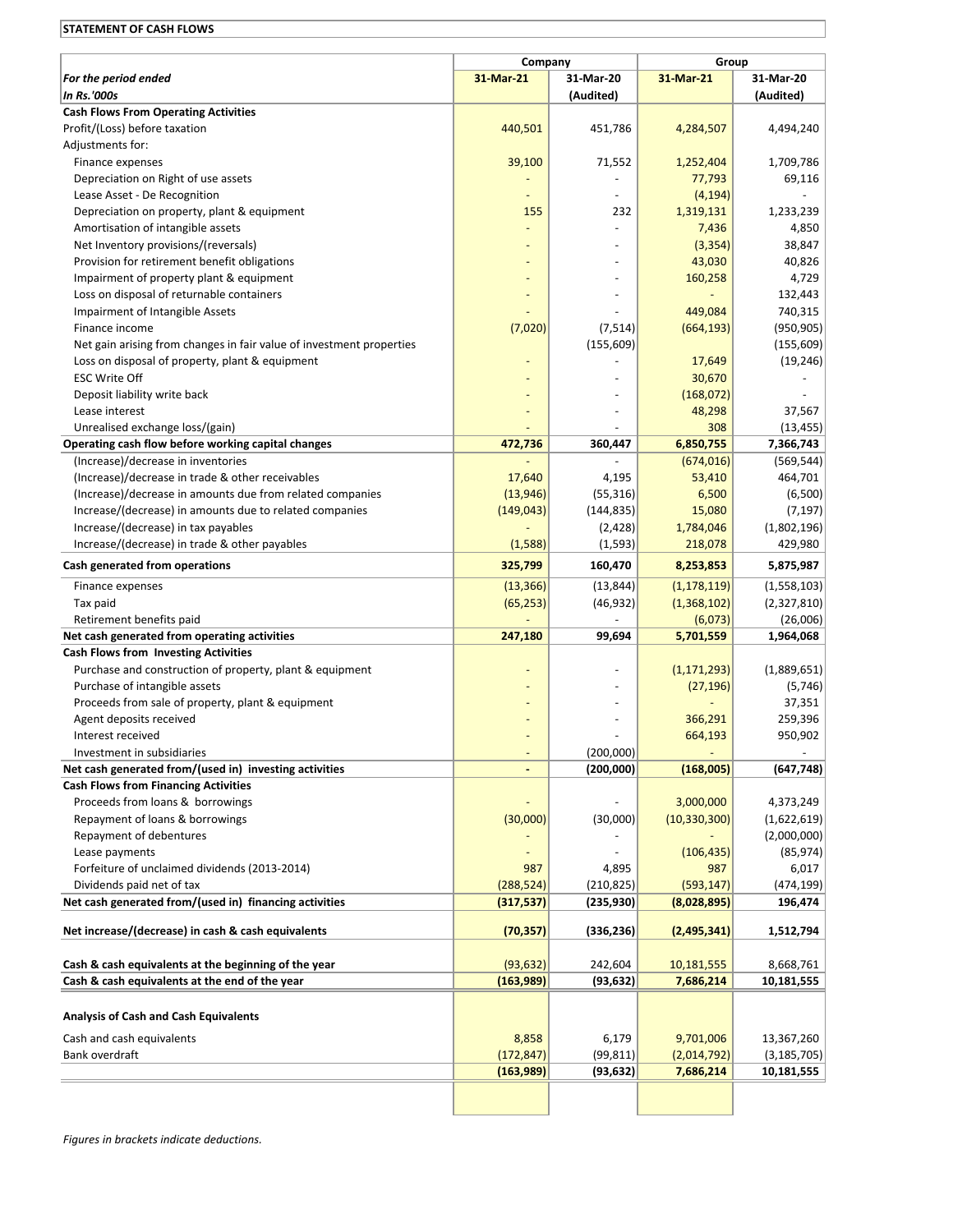#### 1 CORPORATE INFORMATION

Ceylon Beverage Holdings PLC is a public limited liability Company incorporated and domiciled in Sri Lanka and listed on the Colombo Stock Exchange. The parent company is Carson Cumberbatch PLC (CCPLC). The Ultimate parent company is Bukit Darah PLC. The registered office of the Company is situated at No 61, Janadhipathi Mawatha, Colombo 01 and the principal place of business is situated at No 254, Colombo Road, Biyagama.

The Interim Consolidated Financial Statements comprise of the Company and its subsidiaries (together referred to as the "Group" and individually Group entities). The Subsidiaries of the Company are set out below.

| Subsidiary                       | <b>Controlling interest</b> | <b>Note</b>                              |
|----------------------------------|-----------------------------|------------------------------------------|
| Lion Brewery (Ceylon) PLC        | 52.25%                      | "LBCPLC"                                 |
| Pubs 'N Places (Private) Limited | 99.9%                       |                                          |
| Retail Spaces (Private) Limited  | 100%                        |                                          |
| Luxury Brands (Private) Limited  | 100%                        |                                          |
| Pearl Springs (Private) Limited  | 52.25%                      | <b>"PSPL", 100% Subsidiary of LBCPLC</b> |
| Millers Brewery Limited          | 52.25%                      | 100% Subsidiary of PSPL                  |

The principal activities of the Group is brewing and marketing of high quality beers for both local & export markets and retailing of beer & alcohol products locally through its owned/managed wine shops & pubs. The Group is also engaged in the import & marketing of globally renowned high quality beer and spirits brands.

## 2 BASIS OF PREPARATION

### 2.1 Statement of Compliance

The condensed Interim Financial Statements of the Company and Group have been prepared in accordance with Sri Lanka Accounting Standard - LKAS 34 – Interim Financial Reporting. This Interim Financial Statement should be read in conjunction with the Annual Financial Statements for the year ended 31st March 2020 including the changes to accounting policies as a result of adapting to Sri Lanka Financial Reporting Standards,(" SLFRSs/LKASs ")

# 2.2 Basis of measurement

The Financial Statements have been prepared on the historical cost basis and applied consistently with no adjustments being made for inflationary factors affecting the financial statements, except for the following;

- Freehold Land and buildings are measured at cost at the time of acquisition and construction and subsequently at revalued amounts, which are the fair values at the date of revaluation less accumulated depreciation and impairment losses, if any.

 - Employee benefits are recognized as the net total of the plan assets, plus unrecognized past service cost and unrecognized actuarial losses, less unrecognized actuarial gains and the present value of the defined benefit obligation.

#### 2.3 Functional Currency and Presentation Currency

All values presented in the Financial Statements are in Sri Lankan Rupees Thousands (Rs.'000s) which is the Group's functional currency, unless otherwise indicated.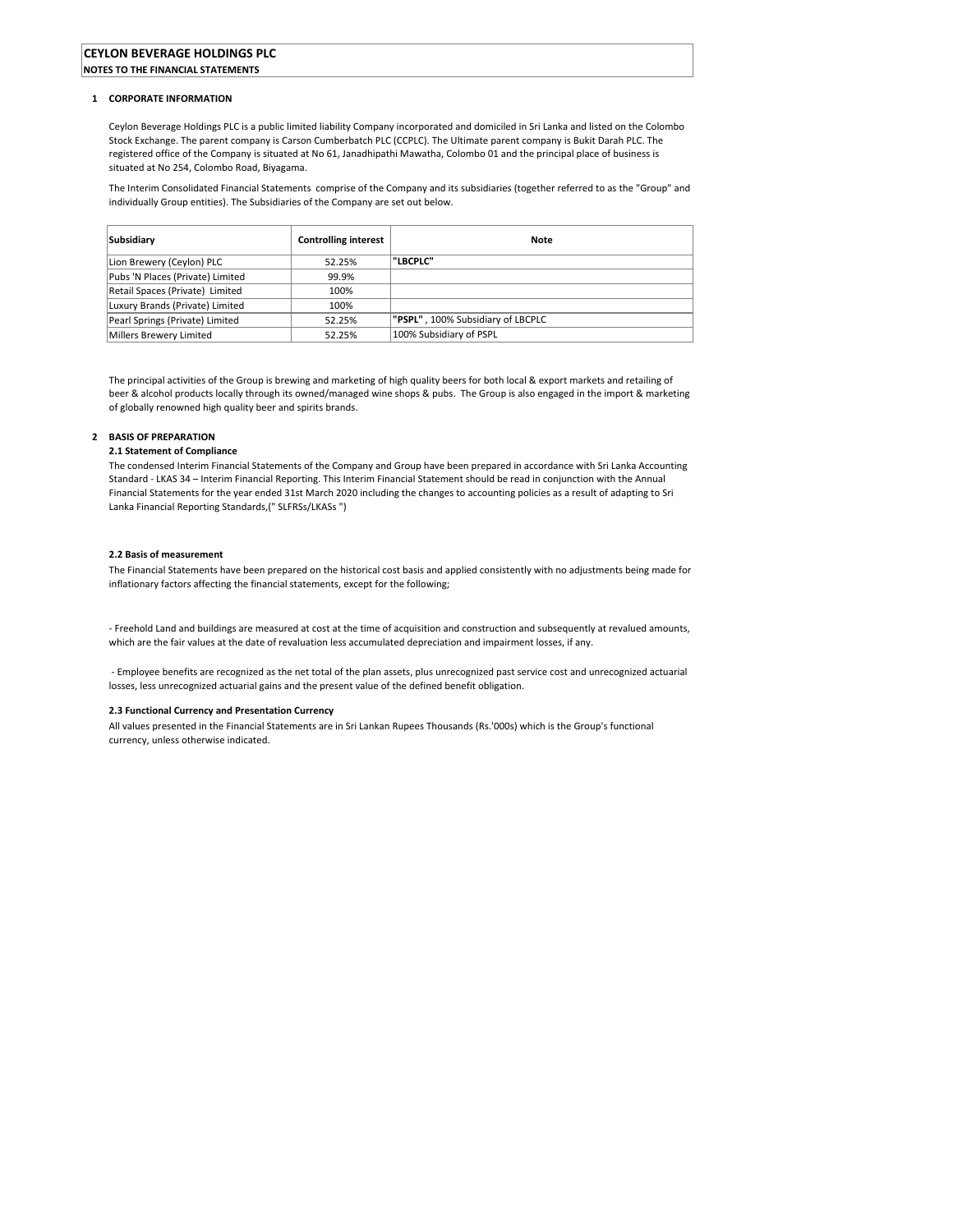# NOTES TO THE INTERIM FINANCIAL STATEMENTS

# 3 FINANCIAL COMMITMENTS AND CONTINGENT LIABILITIES

## 3.1 Financial Commitments

# Lion Brewery (Ceylon) PLC

Document credits established for foreign purchases of the Company as at 31st March 2021 amounts to Rs. 2,360,499,818/ (2020 - Rs. 335,296,976/-)

### 3.2 Contingencies

Following legal matters are outstanding against the Group and no provision has been made in the Financial Statements in this regard.

#### (i) Company

In 2008 the Customs Department instituted a prosecution in the Fort Magistrate's Court (MC) in Case No. S/65898/07/B against the Company and its Directors for the recovery of Rs. 48,121,634/29 comprising of Rs.23,062,080/43 being the amount of Excise (Special Provision) Duty (the 'duty') purportedly in arrears during the period 1998/IVq to 2001/IIIq and Rs.25,059,553/86 as its penalty. The Company and the Directors filed an application for Writ in the Court of Appeal (CA) to quash the Certificate of Excise Duty in Default issued by the Director General of Customs and Excise Duty and obtained a Stay Order in respect of the proceedings of the Fort MC Case. A sum of Rs. 23,062,080/43 being the duty amount in dispute was paid to Sri Lanka Customs by the Company as required before submitting its appeal. Subsequently the CA Application was dismissed and the Company appealed against the Order to the Supreme Court and was granted Special Leave to Appeal by the Court. The Court also ordered the staying of all further proceedings in the MC Case until final hearing and determination of the Appeal. No provision has been made for the payment of penalty amounting to Rs.25,059,553/86, pending the Judgment from the Supreme Court in the said Leave to Appeal matter. Currently this matter is in the Arguments stage and will be heard in the Supreme Court.

(ii) Contingent liabilities as at 31st March 2021 amounts to Rs. 200,110,727/- (2020 - Rs. 239,964,854/-), being bank guarantees given to Government bodies and foreign suppliers for operational purposes.

Apart from the above there were no other material contingent liabilities which would require adjustments to or disclosure in the Financial Statements.

## 4 COMPARATIVE FIGURES

Comparative figures/information have been reclassified where necessary in line with the changes to the new Sri Lanka Accounting Standards (SLFRS/LKAS).

# 5 STATED CAPITAL

The Company's stated capital consists of 20,988,090 ordinary shares.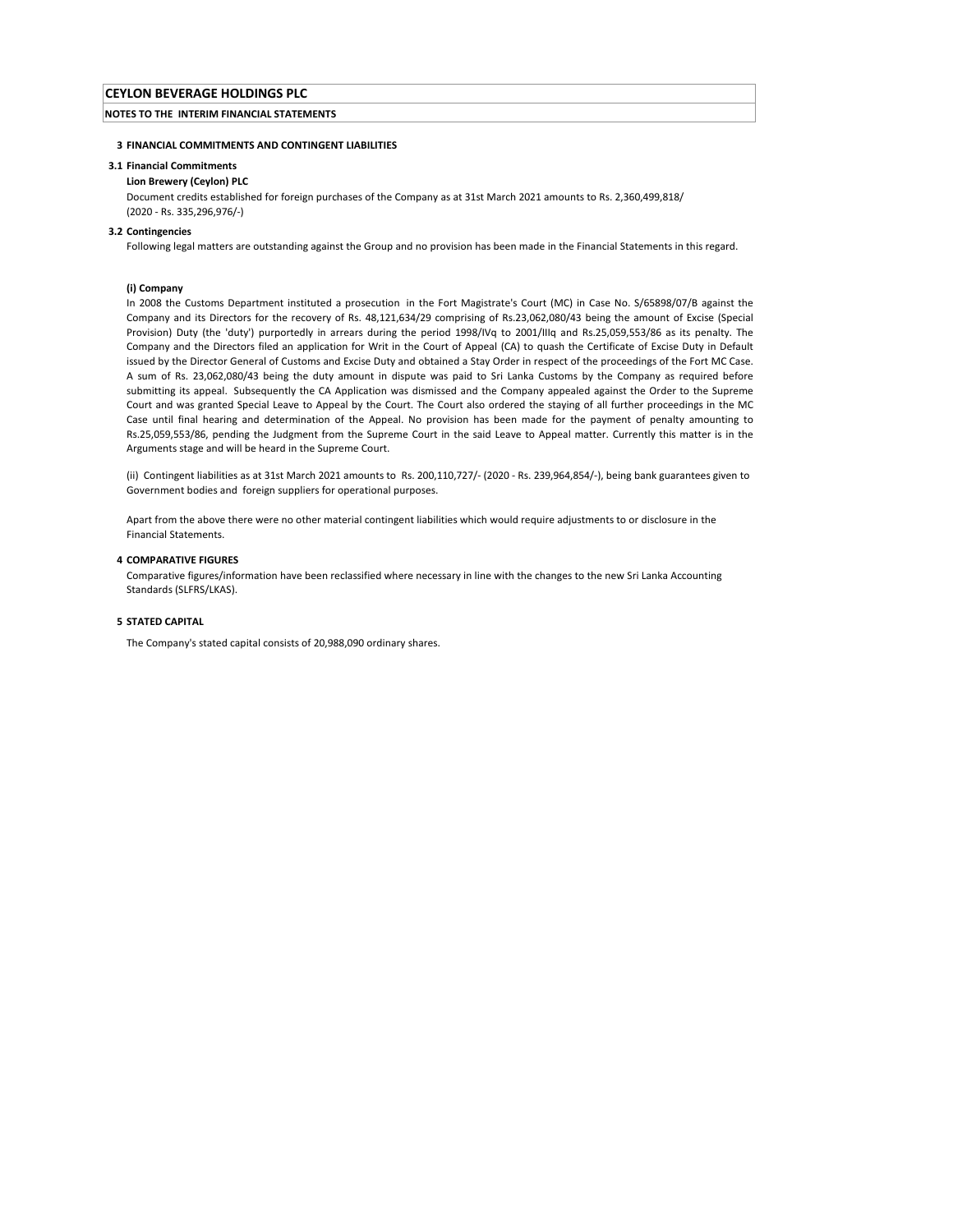# NOTES TO THE INTERIM FINANCIAL STATEMENTS

### 6 LEASE CREDITOR

|                                           | Company   |                          | Group      |           |
|-------------------------------------------|-----------|--------------------------|------------|-----------|
| In Rs. 000's                              | 31-Mar-21 | 31-Mar-20                | 31-Mar-21  | 31-Mar-20 |
| Balance as at beginning of the period     |           | ۰                        | 325.064    | 292.443   |
| Recognition of lease liability - SLFRS 16 |           |                          |            |           |
| Leases obtained                           |           | ۰                        | 49.787     | 81.028    |
| Lease rentals paid                        |           | ٠                        | (106, 435) | (85, 974) |
| Interest expense for the period           |           |                          | 48.298     | 37.567    |
| Lease Asset (De-Recognition)              |           | ٠                        | (41, 393)  |           |
| Balance as at end of the period           |           | $\overline{\phantom{0}}$ | 275.321    | 325.064   |

# 7 SEGMENTAL ANALYSIS

The Group does not distinguish its products into significant components for different Geographical / Business segments as the differentiations are insignificant.

# 8 EVENTS AFTER THE REPORTING PERIOD

there were no material events taken place since March 31st 2021 that require adjustments or disclosure in these Financial Statements.

### 9 INVESTOR INFORMATON

| <b>Investor Information</b>             | <b>Quarter Ended</b> |            |            | <b>Year Ended</b> |  |
|-----------------------------------------|----------------------|------------|------------|-------------------|--|
|                                         | 31.03.2021           | 31.03.2020 | 31.03.2021 | 31.03.2020        |  |
| <b>Share Information</b>                |                      |            |            |                   |  |
|                                         |                      |            |            |                   |  |
| Price as at the end of the period (Rs.) | 779.75               | 800.00     | 779.75     | 800.00            |  |
| Highest price (Rs.)                     | 784.00               | 889.90     | 890.00     | 998.00            |  |
| Lowest price (Rs.)                      | 701.00               | 720.10     | 620.00     | 680.20            |  |
|                                         |                      |            |            |                   |  |
| <b>Trading Statistics</b>               |                      |            |            |                   |  |
| No of Transactions                      | 131                  | 17         | 338        | 122               |  |
| No of Shares traded                     | 2,779                | 2,625      | 181,947    | 10,939            |  |
| Value of all shares traded (Rs. Mn.)    | 2.09                 | 2.06       | 137.92     | 9.11              |  |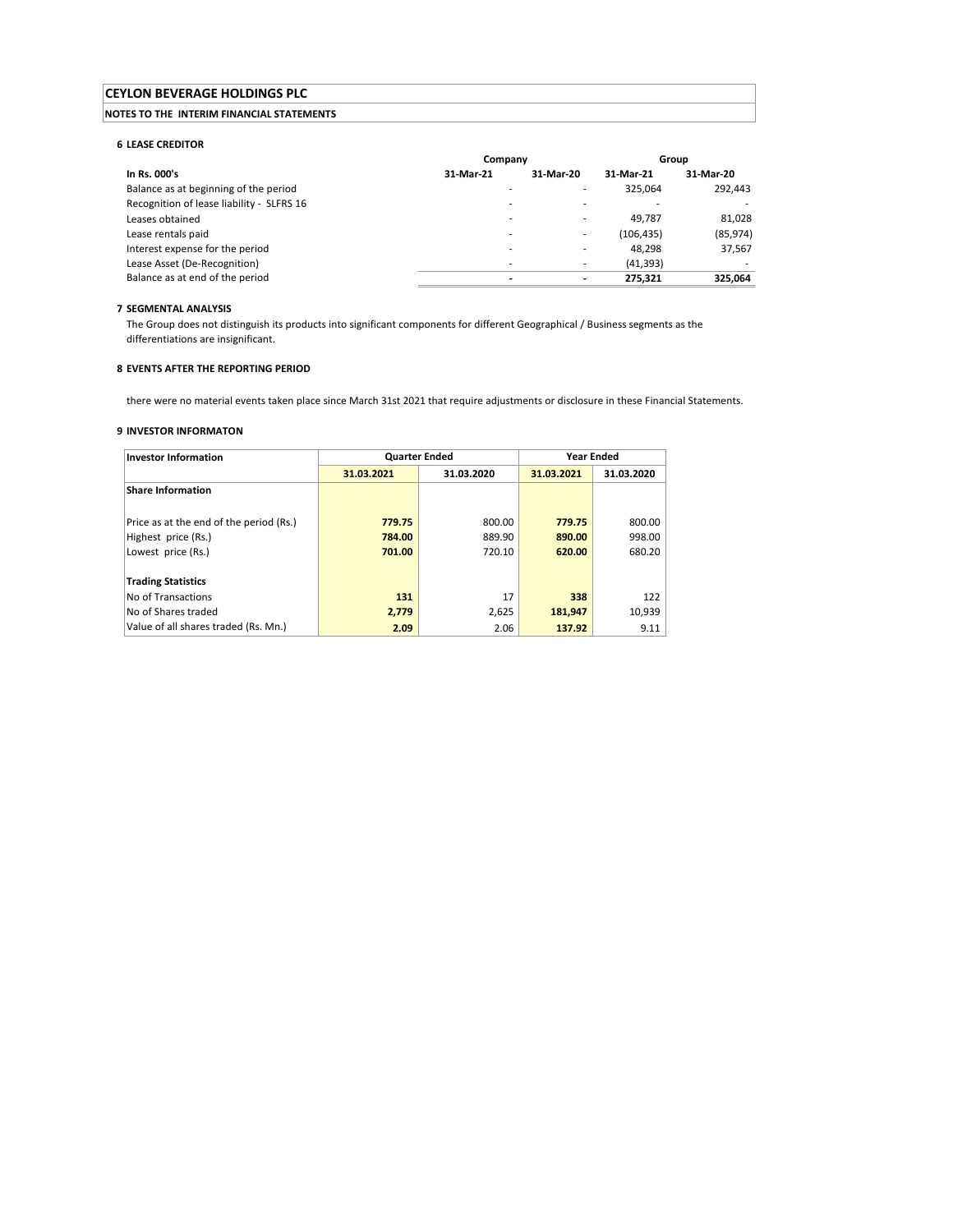# CEYLON BEVERAGE HOLDINGS PLC NOTES TO THE INTERIM FINANCIAL STATEMENTS

# 10 DIRECTORS' SHAREHOLDINGS

| As at 31st March 2021                                                        | No. of Shares |
|------------------------------------------------------------------------------|---------------|
| Mr. D. A. Cabraal (Chairman)                                                 | 1,500         |
| Mr. H. Selvanathan (Deputy Chairman)                                         | 690           |
| Mr. M. Selvanathan (Director / Alternate Director to Mr. H. Selvanathan)     | 690           |
| Mr. S. K. Shah (Chief Executive Officer)                                     | 2,632         |
| Mr. D.C.R. Gunawardena                                                       | 15            |
| Mr. R. H. Meewakkala (Chief Executive Officer - Designate w.e.f. 01/07/2020) |               |
| Mr. S. Clini                                                                 |               |
| Mrs. S. J. F. Evans (appointed w.e.f. 01/10/2020)                            |               |

# 11 TWENTY MAJOR SHAREHOLDERS AS AT 31ST MARCH 2021

| #  | <b>Name of Shareholder</b>                                                                 | No. of Shares | %     |
|----|--------------------------------------------------------------------------------------------|---------------|-------|
| 1  | CARSON CUMBERBATCH PLC A/C NO.02                                                           | 15,726,912    | 74.93 |
| 2  | <b>GF CAPITAL GLOBAL LIMITED</b>                                                           | 2,096,858     | 9.99  |
| 3  | CARLSBERG A/S                                                                              | 1,676,440     | 7.99  |
| 4  | SERENDIP INVESTMENTS LIMITED                                                               | 649,000       | 3.09  |
| 5  | DEUTSCHE BANK AG SINGAPORE A/C 2 (DCS CLT ACC FOR DEUTSCHE BANK AG SINGAPORE-PWM WM CLIENT | 130,000       | 0.62  |
| 6  | CARSON CUMBERBATCH PLC A/C NO. 01                                                          | 91,655        | 0.44  |
|    | TRANZ DOMINION, L.L.C.                                                                     | 75,500        | 0.36  |
| 8  | MRS. C.A.D.S. WOODWARD                                                                     | 40,065        | 0.19  |
| 9  | MRS. J.K.P. SINGH                                                                          | 31,485        | 0.15  |
| 10 | GUINNESS MORISON INTERNATIONAL LIMITED                                                     | 20,953        | 0.10  |
| 11 | SAMPATH BANK PLC/MRS.PRIYANI DHARSHINI RATNAGOPAL                                          | 13,650        | 0.07  |
| 12 | MISS A. RADHAKRISHNAN                                                                      | 12,239        | 0.06  |
| 13 | MISS M.P. RADHAKRISHNAN                                                                    | 10,257        | 0.05  |
| 14 | MR. N.J. GAMADIA                                                                           | 8,786         | 0.04  |
| 15 | MR. R. MAHESWARAN                                                                          | 8,134         | 0.04  |
| 16 | MRS. M.S.K. WELIKALA                                                                       | 7,856         | 0.04  |
| 17 | ADMIN.OF T A.C. ABDEEN (DECD)                                                              | 7,725         | 0.04  |
| 18 | MRS. M.C. ABEYSEKERA                                                                       | 7,622         | 0.04  |
| 19 | MISS. C.S. THENABADU                                                                       | 7,370         | 0.04  |
| 20 | MRS. M.L. PAIVA                                                                            | 6,006         | 0.03  |

# 12 PUBLIC HOLDING

The Company is in compliance with the Minimum Public Holding requirements for Companies listed on the Diri Savi Board as per Rule 7.13.1 (b) of the Listing Rules of the Colombo Stock Exchange, under Option 1, i.e. Float-Adjusted Market Capitalization of Rs.1 Billion with 200 Public Shareholders and a Public Holding percentage of 7.5%.

# The Company's Public Holding as at 31st March 2021

Market Capitalization of the Public Holding Rs.4.02 Billion Percentage of ordinary shares held by the public 24.60% and the public 24.60% of the public 24.60% of the public 34.60% of the public 34.60% of the public 34.60% of the public 34.60% of the public Shareholders 346 Number of Public Shareholders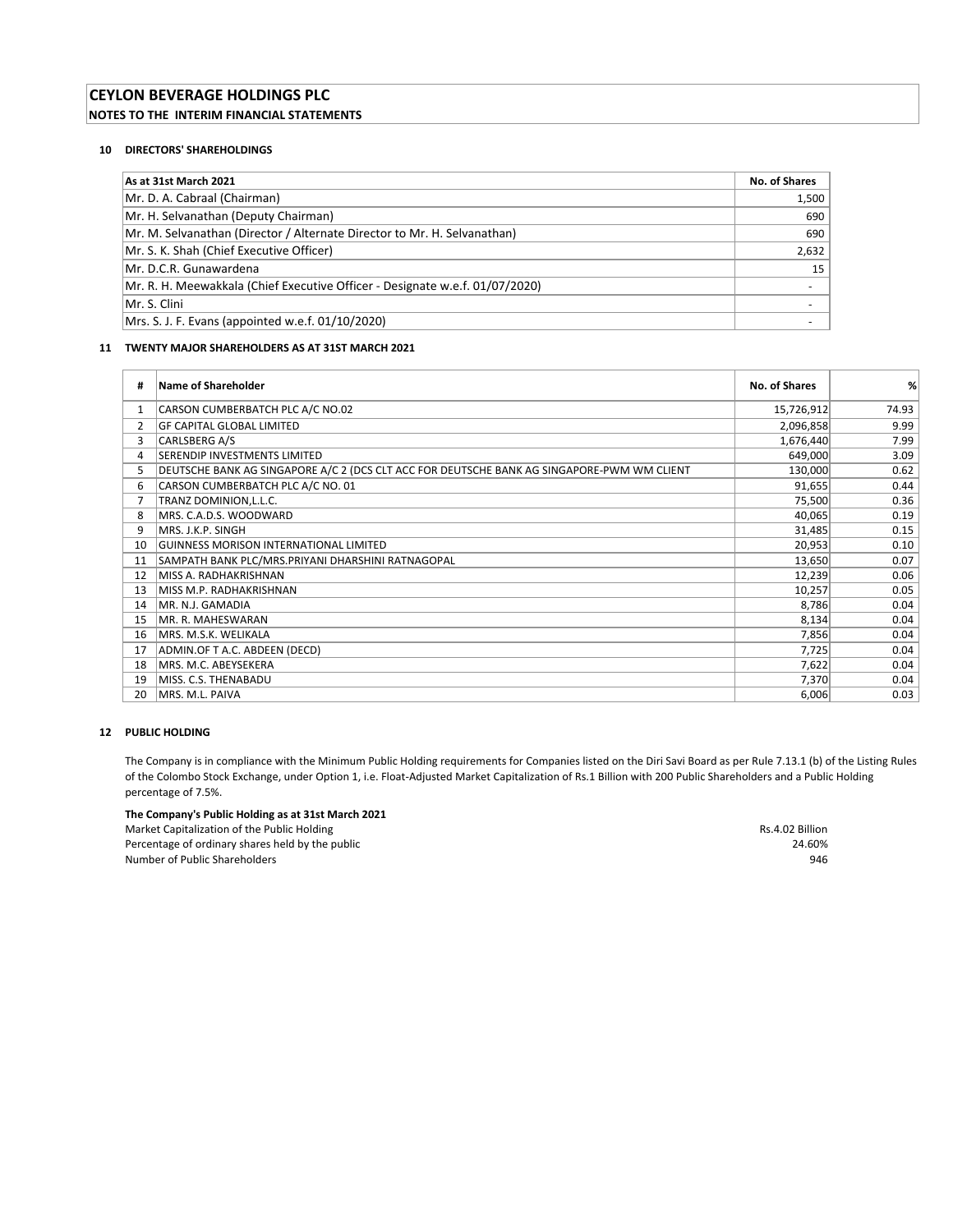# NOTES TO THE INTERIM FINANCIAL STATEMENTS (CONTD.)

# 13 RELATED PARTY DISCLOSURES

### 13.1 Parent and ultimate controlling party

In the opinion of the Directors, Carson Cumberbatch PLC is the Parent Company of Ceylon Beverage Holdings PLC and Bukit Darah PLC is the Ultimate Parent and Controlling Entity of Ceylon Beverage Holdings PLC.

### 13.2 Transactions with key management personnel (KMP)

(I) According to Sri Lanka Accounting Standard 24 "Related Party Disclosures", key management personnel are those having authority and responsibility for planning and controlling the activities of the entity. Accordingly, the Directors of the Company and its parent company (including executive and non executive directors) and their immediate family members have been classified as KMP of the Company.

(II) The compensation paid to key management personnel consist of short-term employment benefits and no other payments such as post-employment benefits, termination benefits and share based payments have been paid to key management personnel during the Period.

## 13.3 Other related party transactions

### 13.3.1 Transactions with subsidiary companies

#### (a) Lion Brewery (Ceylon) PLC (LBCPLC)

Messrs. D.A.Cabraal, H Selvanathan, S.K.Shah, D.C.R. Gunawardena, R.H. Meewakkala, S. Clini and Mrs. S. J. F. Evans (appointed w.e.f 01/10/2020) Directors of the company are also Directors of Lion Brewery Ceylon PLC with which the following contracts / transactions have been entered into during the period by the Company in the normal course of business.

 (i) Was charged Rs. 160,134,729/- (2020 -Rs. 159,348,804/-) as royalty in accordance with the licensed brewing agreement with the Company.

- (ii) A dividend of Rs. 334,390,304/- was paid by LBCPLC to the company during the period. (2020 Rs. 215,681,746/-)
- (iIi) As per the loan agreement with Lion Brewery Ceylon PLC, the Company was charged Rs. 25,733,505/- (2020 -57,707,720) at a rate of AWPLR+1% as loan interest during the period
- (iv) Balance payble to Lion Brewery Ceylon PLC as at 31st March 2021 was Rs.378,150,804/-

#### (b) Pubs 'N Places (Private) Limited

 (i) An interest amount of Rs. 7,019,886/- (2020 - 7,514,286) was charged from Pubs 'N Places (Private) Limited for the outstanding receivable balance during the period at a rate of AWPLR+1%.

(ii) As at 31st March 2021 balance receivable from Pubs 'N Places (Private) Limited to the Company was Rs. 119,874,623/-.

#### 13.3.2 Transactions with group entities

## (a) Carsons Management Services (Private) Ltd.

Messrs. H.Selvanathan, S.K.Shah and M.Selvanathan, Directors of the Company, are also Directors of Carsons Management Services (Private) Ltd., which provides supporting services to the Company. An amount of Rs . 1,132,122- (2020 - Rs. 702,864/-) was charged by Carsons Management Services (Private) Limited to the Company and Group R s.655,236,629/- (2020 - Rs. 605,503,120/-) during the period ,which included supporting services fees of Rs. 650,186,583/- (2020 - Rs. 528,478,891/-) and other reimbursable expenses incurred by Carsons Management Services (Private) Limited on behalf of the Group.

#### (b) SKC Management Services Ltd.

A sum of Rs. 795,300/- was incurred as reimbursement of casual wages for the period. (2020 - 795,300/-)